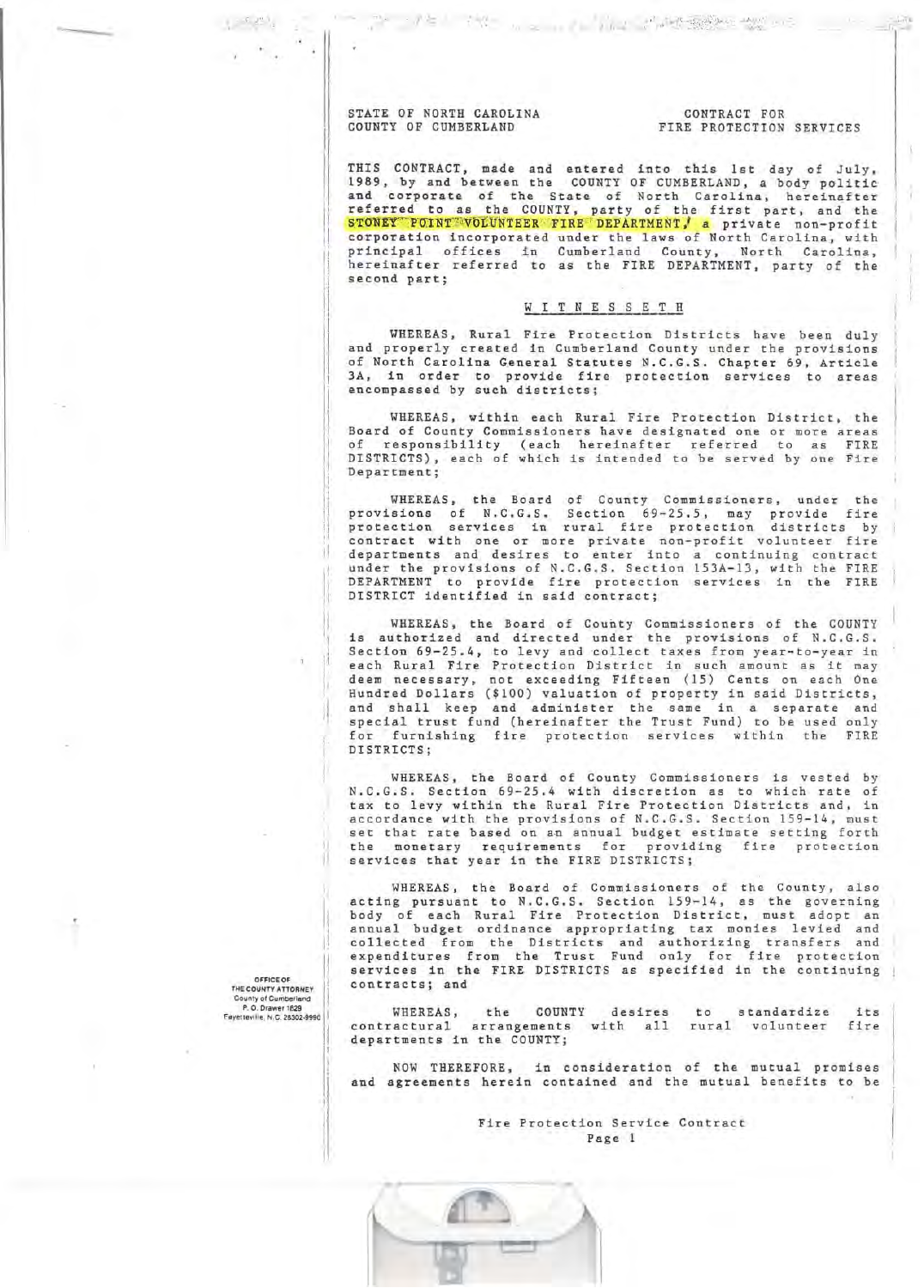derived therefrom, the parties hereto promise and agree as follows:

### Ι.

### The FIRE DEPARTMENT promises and agrees as follows:

### 1. Scope of Service:

Committee Charles Committee of the Committee of the Committee of the Committee of the Committee of the Committee of the Committee of the Committee of the Committee of the Committee of the Committee of the Committee of the

' a mate.

a. Territorial Responsibility: The FIRE DEPARTMENT<br>shall provide the foregoing services within the boundaries of<br>the LAKE UPCHURCH and STONEY POINT FIRE DISTRICT as defined in the map of the FIRE DISTRICT on record in the Department of Land Records Management of Cumberland County.

### b. Service Responsibility:

(1) The primary responsibility of the FIRE<br>DEPARTMENT shall be to furnish adequate fire protection as determined by the North Carolina Department of Insurance, (Division of Fire and Rescue Services), other pertinent<br>federal, state and local laws and regulations, and this<br>contract for all persons and property located within its area of responsibility. Such service shall include, as a minimum, responses to releases or potential releases of hazardous substances as part of the initial response to a fire protection site for the purpose of protecting nearby persons, property, or the environment from the effects of the release (known as a<br>"first responder operations level" response) as described in<br>the North Carolina Occupational Safety and Health Hazardous Waste Operations and Emergency Response Standard Final Rule (13 NC Administrative Code 7C.0101(a)(26) and 29 Code of Federal Regulations 1910.120).

The FIRE DEPARTMENT shall participate,  $(2)$ within the limits of it personnel and equipment resources and capabilities and with deference to its primary responsibility, in any county-wide, inter-county or county-municipality mutual aid or interlocal agreement entered into by the COUNTY under the conditions set forth below.

(3) The FIRE DEPARTMENT shall provide one or more inspectors to assist in the enforcement of the Cumberland County Fire Prevention Ordinance and the Fire Prevention Code incorporated in such Ordinance, as set forth therein.

(4) The FIRE DEPARTMENT shall encourage<br>qualified personnel to volunteer for assignment to the<br>Cumberland Emergency Response Team (CERT) and release accepted volunteers to such unit for service therewith.

Facilities, Equipment and Personnel: The FIRE  $c.$ DEPARTMENT shall provide all facilities, equipment and personnel necessary to furnish fire protection services as herein above reguired.

d. Standards of Performance: The FIRE DEPARTMENT<br>shall furnish fire protection services in a professional, efficient and workmanlike manner, in particular so as to meet<br>the requirements of and comply with rules and regulations of the North Carolina Insurance Rating Bureau and other pertinent federal, state, and COUNTY laws, regulations and standards.

OFFICE OF THE COUNTY ATTORNEY<br>County of Cumberland P.O. Drawer 1829 Fayetteville, N.C. 28302-9990

 $\Delta$ 

e. Fees: The FIRE DEPARTMENT will furnish said fire protection free of charge to all persons and property located within its area of responsibility, except that a fee may be charged for the cost of materials, equipment depreciation, and labor expended in the course of a response to a release or<br>potential release of hazardous substances in the course of performing under the provisions of this contract.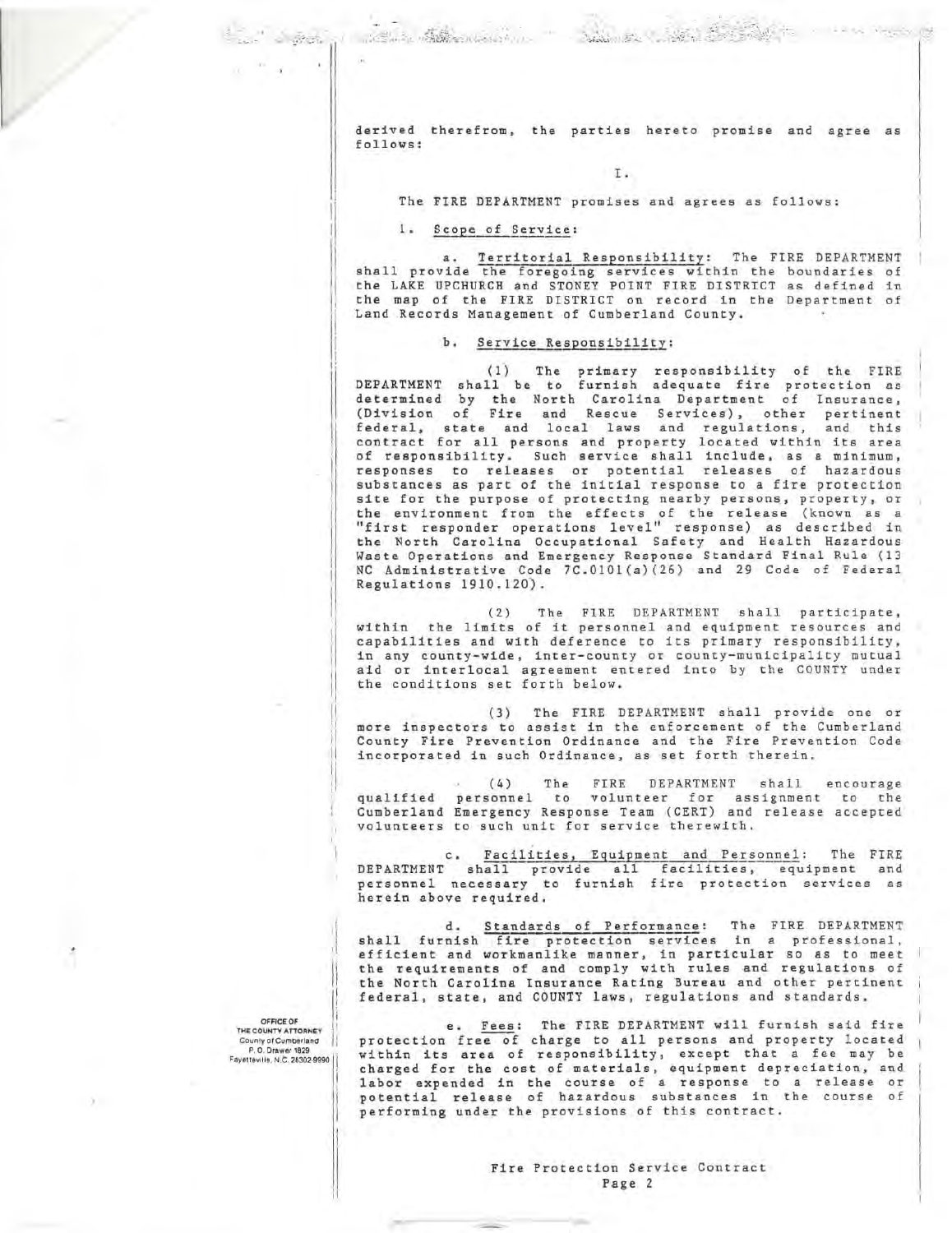derived therefrom, the parties hereto promise and agree as follows:

### I.

#### The FIRE DEPARTMENT promises and agrees as follows:

### 1. Scope of Service:

Contact Marchan

a. Territorial Responsibility: The FIRE DEPARTMENT<br>shall provide the foregoing services within the boundaries of<br>the LAKE UPCHURCH and STONEY POINT FIRE DISTRICT as defined in the map of the FIRE DISTRICT on record in the Department of Land Records Management of Cumberland County.

### b. Service Responsibility:

(1) The primary responsibility of the FIRE<br>DEPARTMENT shall be to furnish adequate fire protection as determined by the North Carolina Department of Insurance, (Division of Fire and Rescue Services), other pertinent<br>federal, state and local laws and regulations, and this<br>contract for all persons and property located within its area of responsibility. Such service shall include, as a minimum, responses to releases or potential releases of hazardous substances as part of the initial response to a fire protection site for the purpose of protecting nearby persons, property, or the environment from the effects of the release (known as a<br>"first responder operations level" response) as described in<br>the North Carolina Occupational Safety and Health Hazardous Waste Operations and Emergency Response Standard Final Rule (13 NC Administrative Code 7C.0101(a)(26) and 29 Code of Federal Regulations 1910.120).

The FIRE DEPARTMENT shall participate,  $(2)$ within the limits of it personnel and equipment resources and capabilities and with deference to its primary responsibility, in any county-wide, inter-county or county-municipality mutual aid or interlocal agreement entered into by the COUNTY under the conditions set forth below.

(3) The FIRE DEPARTMENT shall provide one or more inspectors to assist in the enforcement of the Cumberland County Fire Prevention Ordinance and the Fire Prevention Code incorporated in such Ordinance, as set forth therein.

The FIRE DEPARTMENT shall encourage  $(4)$ qualified personnel to volunteer for assignment to the<br>Cumberland Emergency Response Team (CERT) and release accepted volunteers to such unit for service therewith.

Facilities, Equipment and Personnel: The FIRE  $c.$ DEPARTMENT shall provide all facilities, equipment and<br>personnel necessary to furnish fire protection services as herein above reguired.

d. Standards of Performance: The FIRE DEPARTMENT<br>shall furnish fire protection services in a professional, efficient and workmanlike manner, in particular so as to meet<br>the requirements of and comply with rules and regulations of the North Carolina Insurance Rating Bureau and other pertinent federal, state, and COUNTY laws, regulations and standards.

OFFICE OF THE COUNTY ATTORNEY<br>County of Cumberland P.O. Drawer 1829 Fayetteville, N.C. 28302-9990

 $\Delta$ 

" a leath

e. Fees: The FIRE DEPARTMENT will furnish said fire protection free of charge to all persons and property located within its area of responsibility, except that a fee may be charged for the cost of materials, equipment depreciation, and labor expended in the course of a response to a release or potential release of hazardous substances in the course of performing under the provisions of this contract.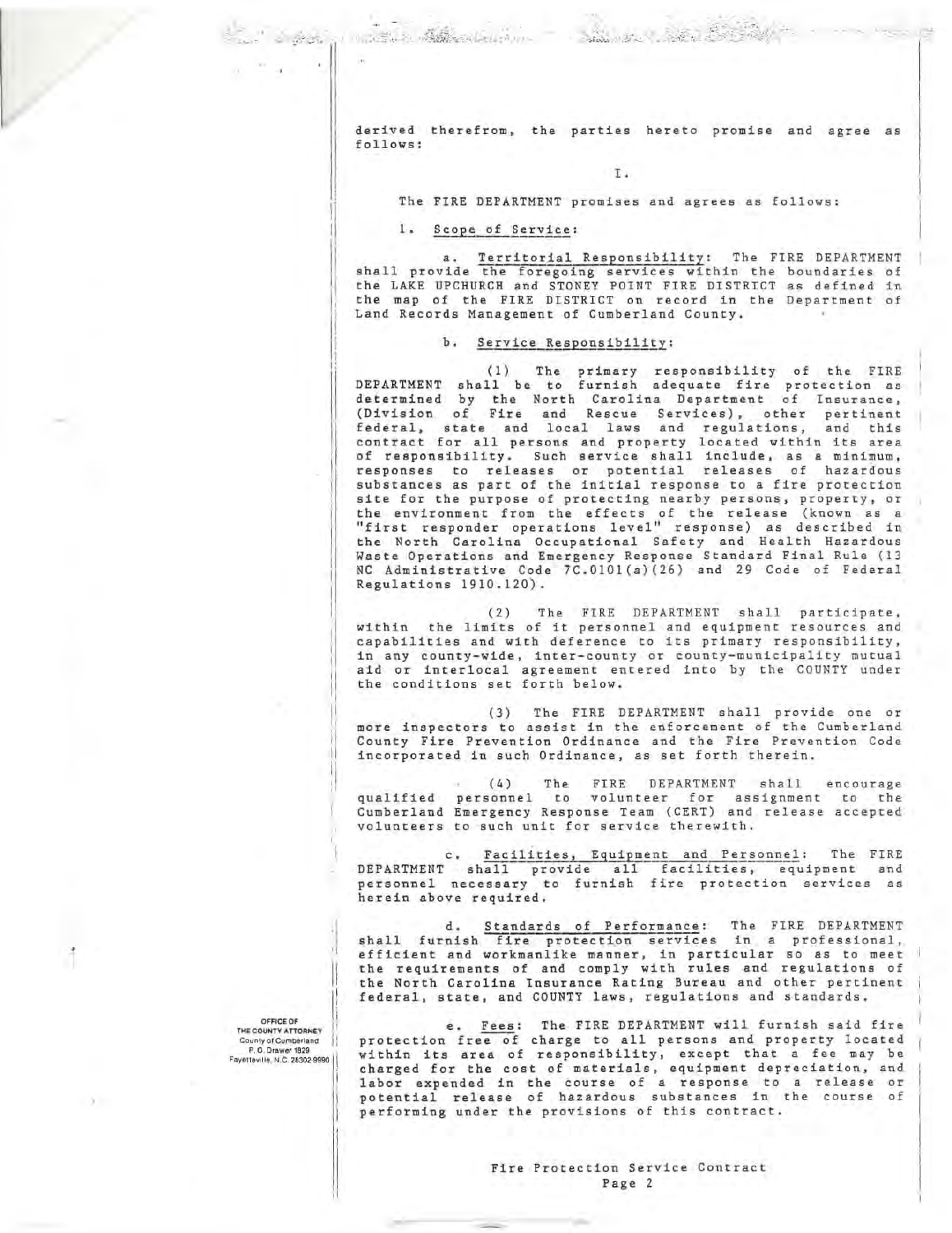ar baill bar a graduachd an chuid chuid an chuid chun bha an chuid an ch

f. Use of Funds Provided: The FIRE DEPARTMENT shall hold and use tax monies received under the provisions of this Contract and any property acquired with such monies solely and exclusively to provide the fire protection services set forth above. Such use encompasses payment of any necessary and lawful fire protection expense including payment of principal and interest in satisfaction of any indebtedness incurred in acquisition of facilities and equipment.

# g. Training:

(1) The FIRE DEPARTMENT shall be responsible for the training of all its personnel in accordance with the rules and regulations of the North Carolina Insurance Rating Bureau and other pertinent federal, state, and COUNTY laws and regulations or otherwise with commonly accepted professional standards, so as to qualify such personnel to perform the services required by this contract.

(2) The FIRE DEPARTMENT shall train or insure<br>that all its personnel receive training to respond to hazard material releases or potential releases; such training shall be at the "first responder operational level" in accordance with the Occupational Safety and Health Administration (OSHA) Final Rule for Hazardous Waste Operations and Emergency Response (29 CFR 1910.120), dated March 6, 1989, and North Carolina<br>Occupational Safety and Health Hazardous Waste Operations and<br>Emergency Response Standard Final Rule (13 NC Administrative Code 7C.0101(a)(26)). Training of current personnel subject to the foregoing regulations shall be completed not later than March 6, 1990; thereafter new personnel subject to the regulations shall receive such training as soon as practicable. In no event after March 6, 1990, shall any personnel of the<br>FIRE DEPARTMENT be permitted to take part in actual responses to releases or potential releases of hazardous substances at any level for which such personnel have not received training.

2. Incorporation: The FIRE DEPARTMENT, during the period this Contract is in effect, shall remain incorporated and do business as a private non-profit corporation under the<br>provisions of the North Carolina Non-Profit Corporation Act. A true copy of the Articles of Incorporation, existing By-Laws, and any changes made from time-to-time to either will be filed with the COUNTY. The FIRE DEPARTMENT will adopt By-Laws which meet all minimum legal requirements of said Act. In addition said By-Laws shall have reasonable provisions entitling any resident in the area of responsibility of the FIRE DEPARTMENT<br>to be a voting member of the corporation and enabling such members to participate in the affairs of the corporation at least in one (1) annual meeting. The By-Laws shall vest in a Board of Directors the authority to manage the affairs of the<br>corporation without a vote of the membership to the extent permitted by said Act.

Budget Estimates: Not later than the 28th day of  $3.$ February of each year, the FIRE DEPARTMENT shall transmit to the Board of Commissioners of the COUNTY, in such detail and<br>form as may be prescribed by the COUNTY Budget Director, a budget estimate containing the financial needs of the FIRE DEPARTMENT for the fiscal year commencing the 1st day of July<br>next following, to the extent that such financial requirements are to be satisfied out of FIRE DISTRICT tax revenues.

4. Accounting:

a. Records: The FIRE DEPARTMENT shall establish and maintain separate distinct records and accounts and monies<br>entrusted to it under the provisions of this Contract and expenditures therefrom in accordance with generally accepted accounting principles. Such records and accounts shall include inventories of all property purchased with funds entrusted to<br>the FIRE DEPARTMENT under the provisions of this Contract.

> Fire Protection Service Contract Page 3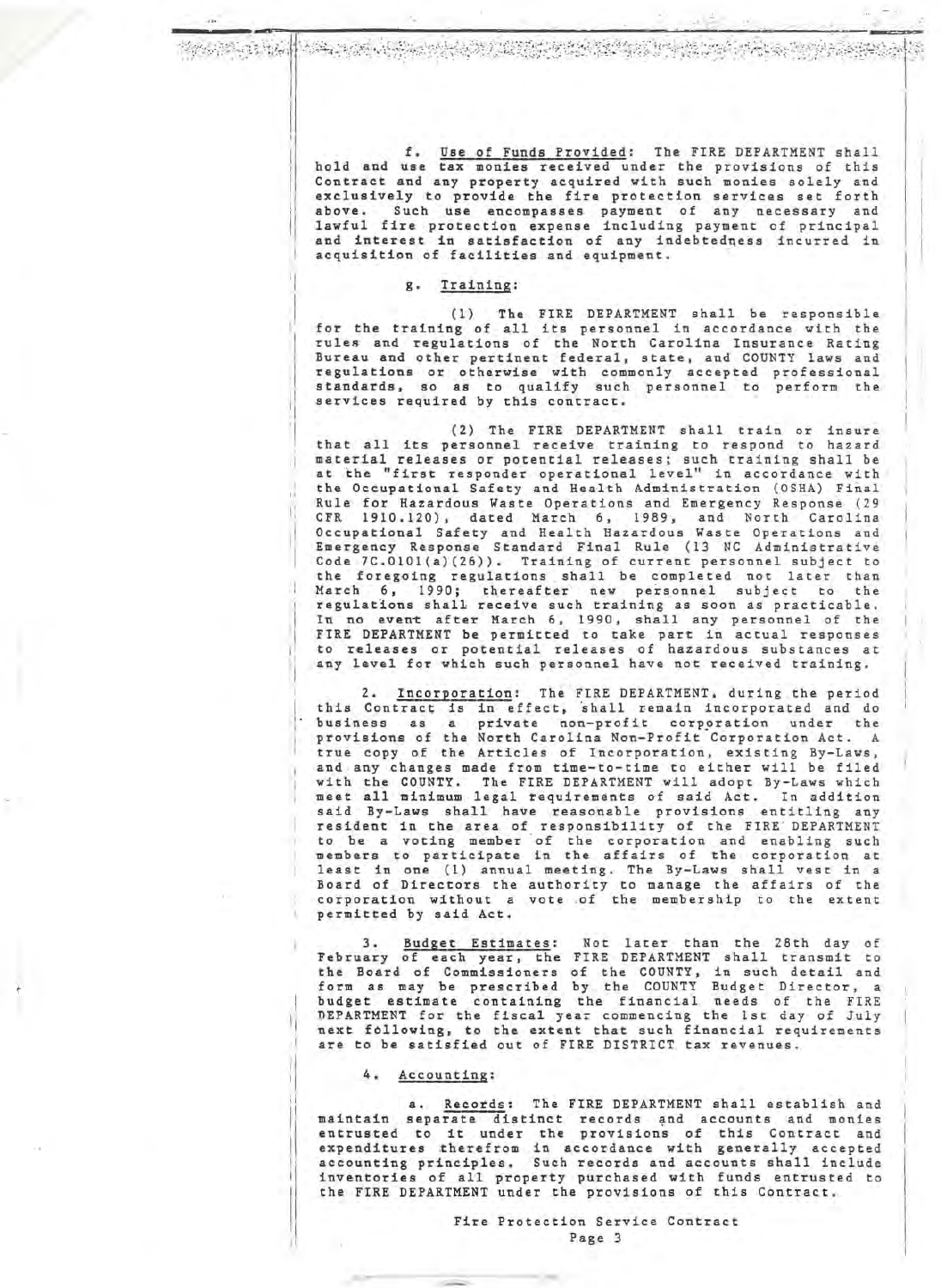Annual Audit: The FIRE DEPARTMENT will present  $h$ . to the Board of Commissioners of the COUNTY an annual audit by a Certified Public Accountant, which shall be in conformity<br>with existing audit policies of the COUNTY.

Ten Lit

c. Inspection: The COUNTY may inspect all records<br>and accounts which the FIRE DEPARTMENT is required to establish and maintain under the provisions of this Contract and may make such inspection at any reasonable time.

TT.

The COUNTY promises and agrees as follows:

### 1. FIRE DISTRICT Budget Ordinance:

**Braid** 

a. Not later than the 1st day of July of each year<br>this Contract is in effect the Board of Commissioners of the COUNTY, acting as the governing body of the FIRE DISTRICT, shall adopt a budget ordinance for said FIRE DISTRICT in which sufficient monies will be appropriated to provide fire<br>protection services for said district in accordance with this<br>agreement. The budget ordinance shall be in a form and subject to the directions and limitations prescribed or provided in N.C.G.S. Section 159-13.

In the event the FIRE DISTRICT contains two or  $b<sub>+</sub>$ more areas of responsibility in which separately incorporated<br>fire departments shall provide fire protection services, the budget ordinance for the FIRE DISTRICT shall be divided into sub-funds, to each of which FIRE DISTRICT tax revenues shall be allocated in accordance with the ratio the tax basis of each<br>area of responsibility bears to the total tax basis of the FIRE DISTRICT. The transfers and expenditures authorized in each sub-fund shall be based upon budget estimates from the FIRE DEPARTMENT serving each sub-fund's territory as heretofore<br>provided, but in no event shall the amount of such transfers and expenditures exceed the amount of revenues allocated to each sub-fund.

Levy and Collection of Taxes: Not later than the 1st  $2.1$ day of July of each year this Contract is in effect, the COUNTY will determine, within the limits prescribed by law, what rate of special ad valorem tax it will levy against property in the FIRE DISTRICT. In prescribing such rate the COUNTY shall<br>consider the budget estimates of fiscal requirements submitted by all the fire departments serving such district and the tax<br>basis of the FIRE DISTRICT. Upon approval of the budget ordinance for the FIRE DISTRICT as heretofore provided, the COUNTY shall levy and collect a special ad valorem tax in such District as provided by law.

3. Separate Trust Fund: Special FIRE DISTRICT ad valorem tax revenues will be appropriated into the Trust Fund or<br>sub-funds established by the budget ordinance as heretofore<br>provided. Except for transfers to the FIRE DEPARTMENT or as may be otherwise provided in Chapter 69 of the North Carolina General Statutes, the COUNTY shall not transfer monies from the Trust Fund or sub-funds established in the budget ordinance for the FIRE DISTRICT unless the FIRE DISTRICT or FIRE DEPARTMENT<br>has ceased to function. In such event the monies in pertinent Trust Fund or sub-fund shall be transferred or expended as by law provided.

4. Payment of FIRE DEPARTMENT: Annually, as requested by the FIRE DEPARTMENT, commencing the 1st day of October of each<br>year, to the extent special FIRE DISTRICT tax revenues have been collected and appropriated in the FIRE DISTRICT Budget Ordinance, but no more frequently than once per month, the<br>COUNTY shall transfer and pay over to the FIRE DEPARTMENT<br>monies contained in the Trust Fund or sub-fund established for the area of responsibility of FIRE DEPARTMENT.

OFFICE OF THE COUNTY ATTORNEY County of Cumberland<br>P. O. Drawer 1829 Favetteville, N.C. 28302-9990

> Fire Protection Service Contract Page 4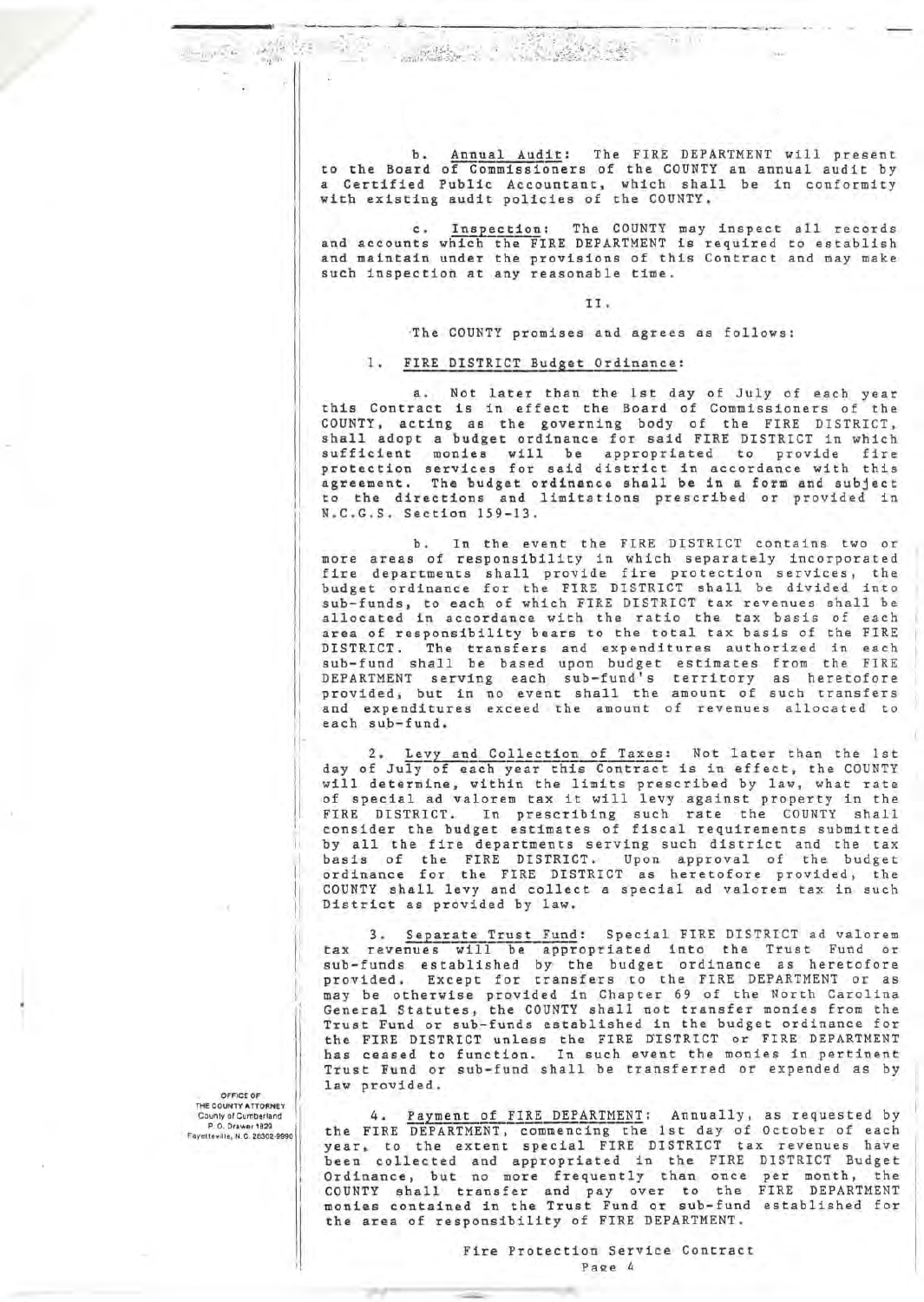$5.$ Mutual Aid or Interlocal Agreements: The COUNTY, unless otherwise required by law, shall not enter into mutual<br>aid or interlocal agreements with other rural fire protection districts or units of government, except upon the recommendation of the Fire Marshal and approval of two-thirds of the County Volunteer Fire Department's Chiefs at a regularly scheduled Chief's Meeting and subsequent approval of the County Board of Commissioners.

#### III.

The COUNTY and FIRE DEPARTMENT mutually agree as follows:

Duration: This Contract shall be valid and effective from July 1, 1989, and continue in effect until superceded by a new agreement or until terminated as herein provided.

 $2.$ This Contract may be amended only by Amendment: mutual agreement of the parties in a written addendum hereto, except that in the event a provision of this Contract becomes inconsistent with any state or local law duly and properly enacted hereafter, then and in that event only, such provision<br>shall be deemed by both parties hereto to be amended to conform with such state of local law without necessity of any further action by either party.

#### 3. Termination:

For Cause: At any time during the period this a. Contract is in effect, either party may terminate this Contract for cause upon breach of or failure to perform said Contract on the part of the other party, such termination becomes effective on the date of such breach or failure to perform, provided that the aggrieved party within the resonable time after such breach or failure to perform, shall provide written notice specifying such breach or failure to perform and allow the party at fault thirty (30) days within which to cure or correct such breach or failure to perform. In the event the breach or failure to<br>perform is cured or corrected within such period, the Contract shall continue in effect as though such breach or failure to perform had not occurred; in the event there is no cure or<br>correction of such breach or failure to perform within the prescribed time, this Contract shall terminate as heretofore provided.

b. Upon Supercission: In the event this Contract is<br>superceded by a new agreement executed in writing between the parties, this contract is forthwith terminated.

c. Non-appropriation: In the event, for reasons<br>beyond the control of the Board of Commissioners of the COUNTY or within the lawful legislative discretion of said Board, special ad valorem property taxes are not levied in the FIRE DISTRICT or tax revenues are not appropriated for the FIRE DISTRICT Budget Ordinance for any forthcoming fiscal year in which this agreement is to be in effect, this agreement is<br>terminated as of the end of the fiscal year next preceding such forthcoming fiscal year.

IN TESTIMONY WHEREOF, on the date and year first above written, the COUNTY has caused this instrument to be executed<br>by the Chairman of the Board of Commissioners of the COUNTY and attested by the Clerk to said Board, and the FIRE DEPARTMENT has caused this instrument to be signed in its name by its<br>Chairman, attested by its Secretary, and its corporate seal hereto affixed, all by order of its Board of Directors duly given.

**OFFICE OF** THE COUNTY ATTORNEY County of Cumberland P.O. Drawer 1829

л

Fire Protection Service Contract Page 5